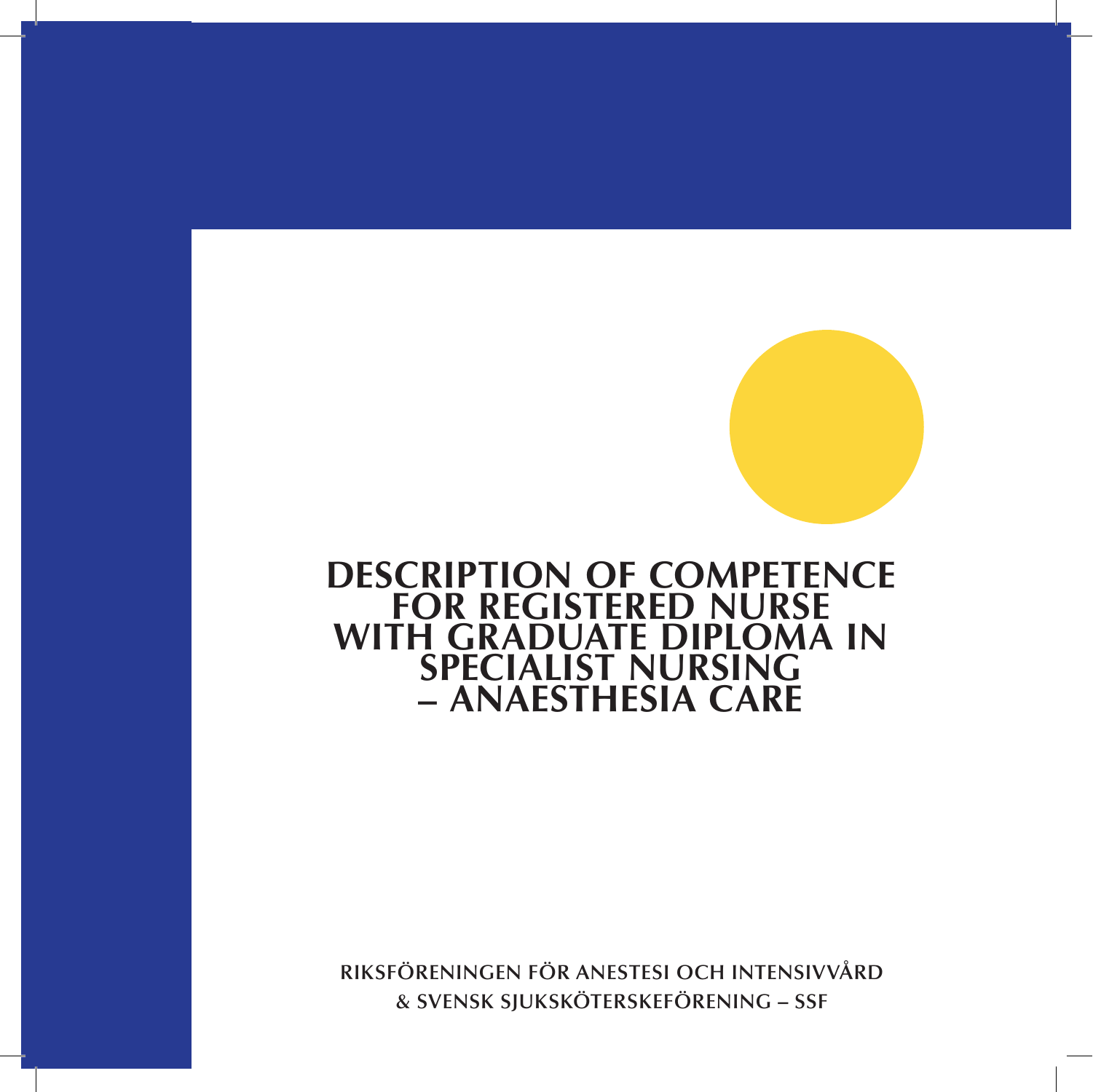## **table of contents**

- 3 Working group
- 4 Introduction
- 6 Areas of competence of the nurse anaesthesia
- 11 References

Graphic design: Losita Design ● Picture: Digital Vision ● Print: Åtta45, 2008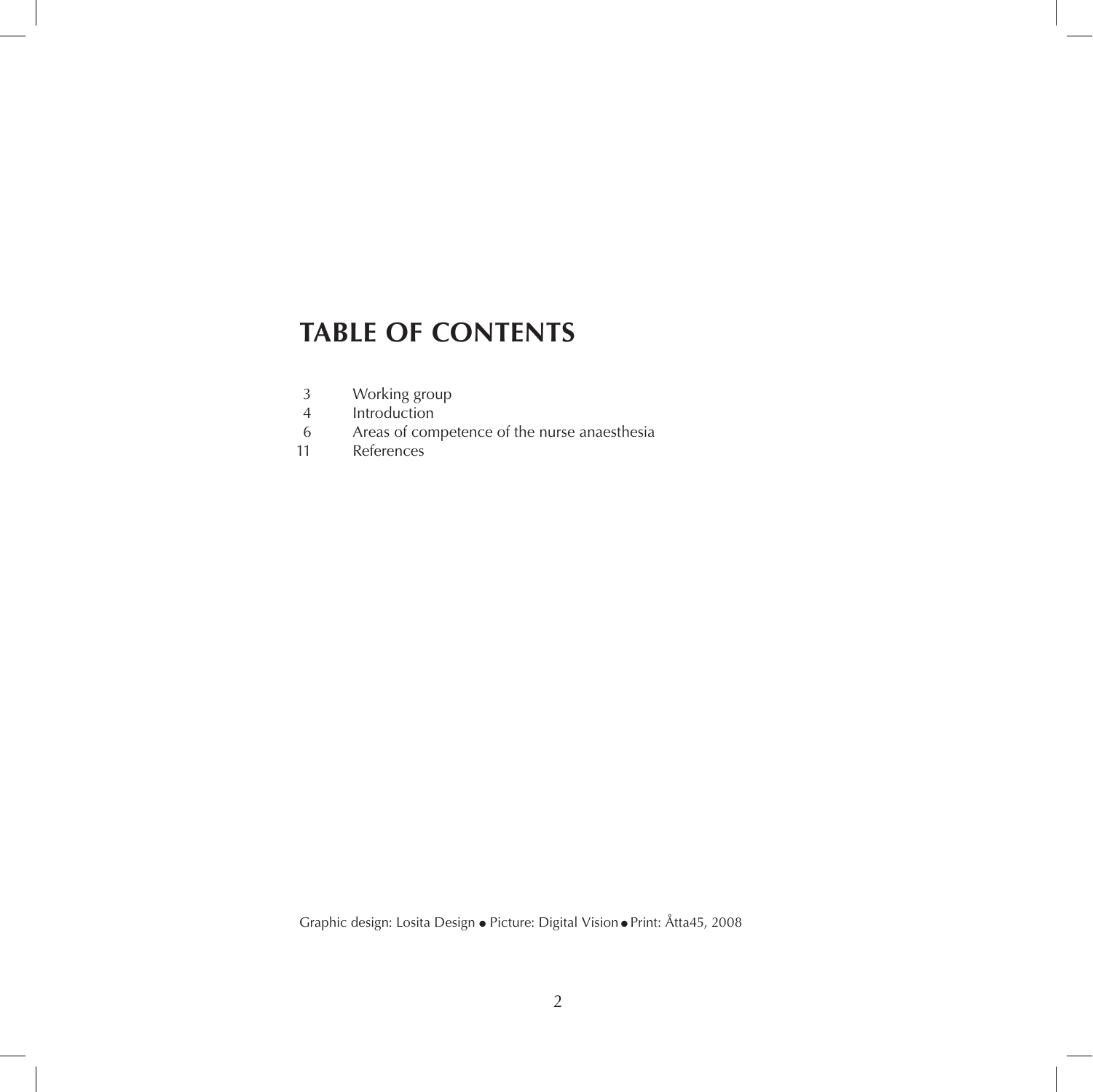## **Working GROUP**

#### **Project leader:**

*Ulrica Nilsson,* PhD, Assistant Professor and Registered Nurse with Graduate Diploma in Specialist Nursing – Anaesthesia Care, Örebro University Hospital and Örebro University.

### **Further project participants:**

*Chris Hedenskog,* Registered Nurse with Graduate Diploma in Specialist Nursing – Anaesthesia Care, Örebro University Hospital.

*Elisabeth Liljeroth,* PhD., Registered Nurse with Graduate Diploma in Specialist Nursing – Anaesthesia Care, Karolinska University Hospital, Solna.

*Berith Wennström,* MSc., Registered Nurse with Graduate Diploma in Specialist Nursing – Anaesthesia Care, Kärnsjukhuset Hospital, Skövde.

### **A consultative group has provided opinions on the work:**

*Karin Björkman Björkelund,* PhD., Senior Lecturer and Registered Nurse with Graduate Diploma in Specialist Nursing – Anaesthesia Care, Lund University.

*Lisbeth Hellmuth*, Junior Lecturer and Registered Nurse with Graduate Diploma in Specialist Nursing – Anaesthesia Care, Lund University.

*Ewa Idvall,* PhD, Associate Professor, Scientific Supervisor and Registered Nurse with Graduate Diploma in Specialist Nursing – Anaesthesia Care, Kalmar County Council Health Authority and Linköping University.

*Catrin Madsen-Rihlert,* MSc., Junior Lecturer and Registered Nurse with Graduate Diploma in Specialist Nursing – Anaesthesia Care, University of Gothenburg.

*Roland Nilsson,* Registered Nurse with Graduate Diploma in Specialist Nursing – Anaesthesia Care, MAS University Hospital, Malmö.

*Marie Sandh,* MSc., , Junior Lecturer and Registered Nurse with Graduate Diploma in Specialist Nursing – Anaesthesia Care, University College of Halmstad.

*Gerthrud Östlinder,* R.N., responsible for questions of research, education and terminology, Secretary's Office, The Swedish Society of Nursing.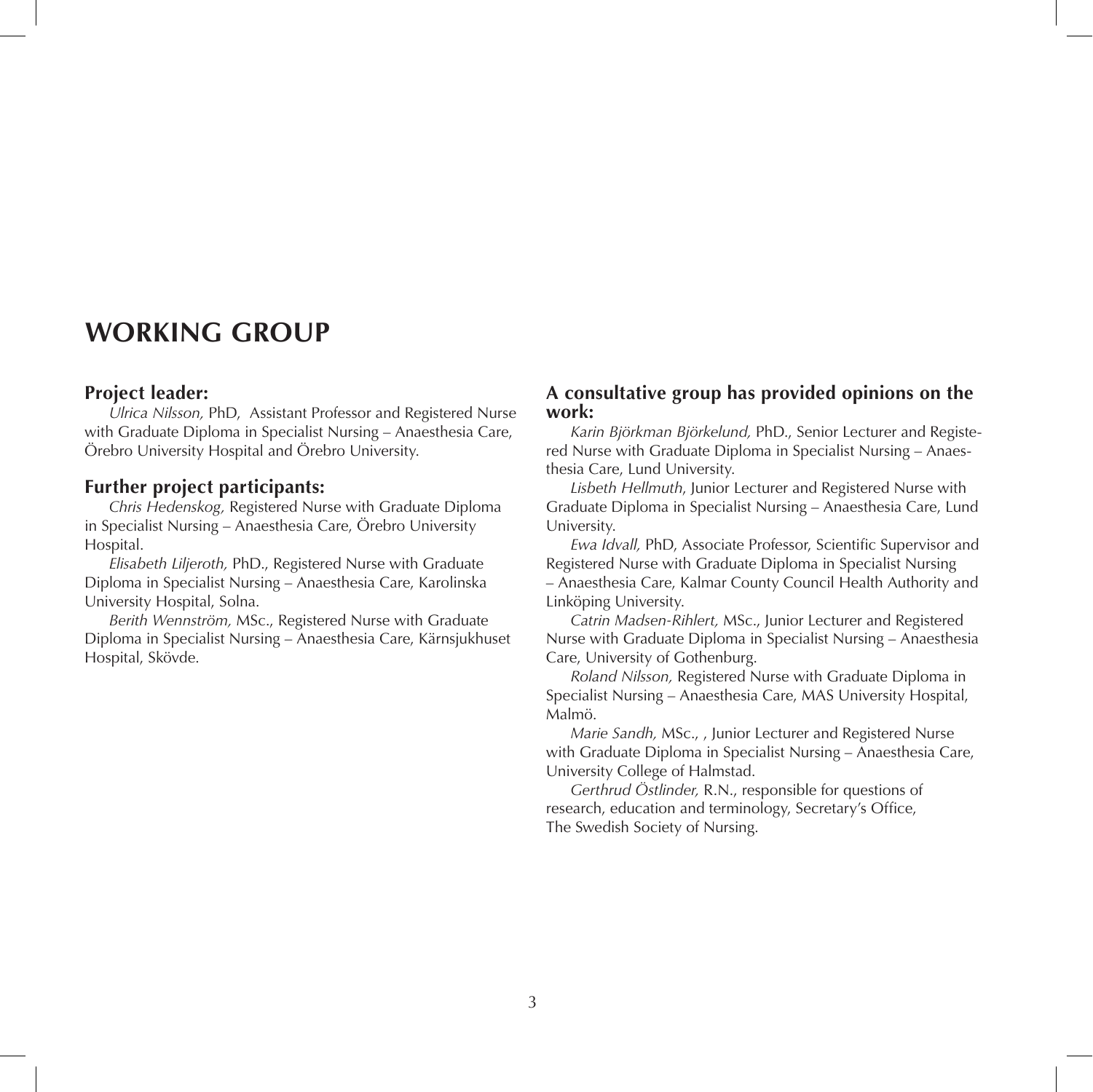

# **INTRODUCTION**

In the series of publications entitled *General Advice from the National Board of Health and Welfare,* the National Swedish Board of Health and Welfare has previously issued the document *Descriptions of competence for nurses and midwives* (1995:5). This covers 12 different special areas for nurses, one of these being that of the nurse anaesthetist. Since new graduate diplomas in specialist nursing were introduced in the Higher Education Ordinance (in accordance with the Higher Education Ordinance 1993:100 with amendments introduced up to SFS 2001:212), the document *Descriptions of competence for nurses and midwives* has been superseded.

In 2005 the National Board of Health and Welfare published *Competence Description for the Registered Nurse* (1). Since the competence description does not cover specialist nurses, the National Association for Anaesthesia and Intensive Care decided, in collaboration with the Swedish Nurses' Association, to set up a competence description for specialist nurses in anaesthesia care. This document is the result of the collaboration just mentioned, it contains a description of the competence which nurses with the Graduate Diploma in Specialist Nursing – Anaesthesia Care are expected to possess, and it forms a continuation on the basis of the National Board of Health and Welfare *Competence Description for the Registered Nurse*. The document has an all-round, general perspective in which detailed working duties are not taken up, and it applies to nurse anaesthetist with widely differing experience within the profession. A recently qualified nurse anaesthetist should be given a good introduction and the possibility of practising his or her professional skills before working entirely independently and with working duties of a demanding nature.

The competence description includes the recommendations, which the nurse anaesthetist of Sweden wish to make concerning the professional skills and competence of this occupational group.

#### **It provides guidelines and a foundation with the following aims:**

- to give patients secure, safe anaesthesiological care and to support the families in the care process
- to clarify the professional role and competence for nurse anaesthetist who are just beginning and those who are in professional practice, and for their colleagues
- to support employers when engaging nurses with a graduate diploma in specialist nursing – anaesthesia care
- to support the work on syllabuses for the university education that is provided for specialisation in anaesthesia nursing
- to assist politicians and other decision-takers in the planning and practice of anaesthesiological care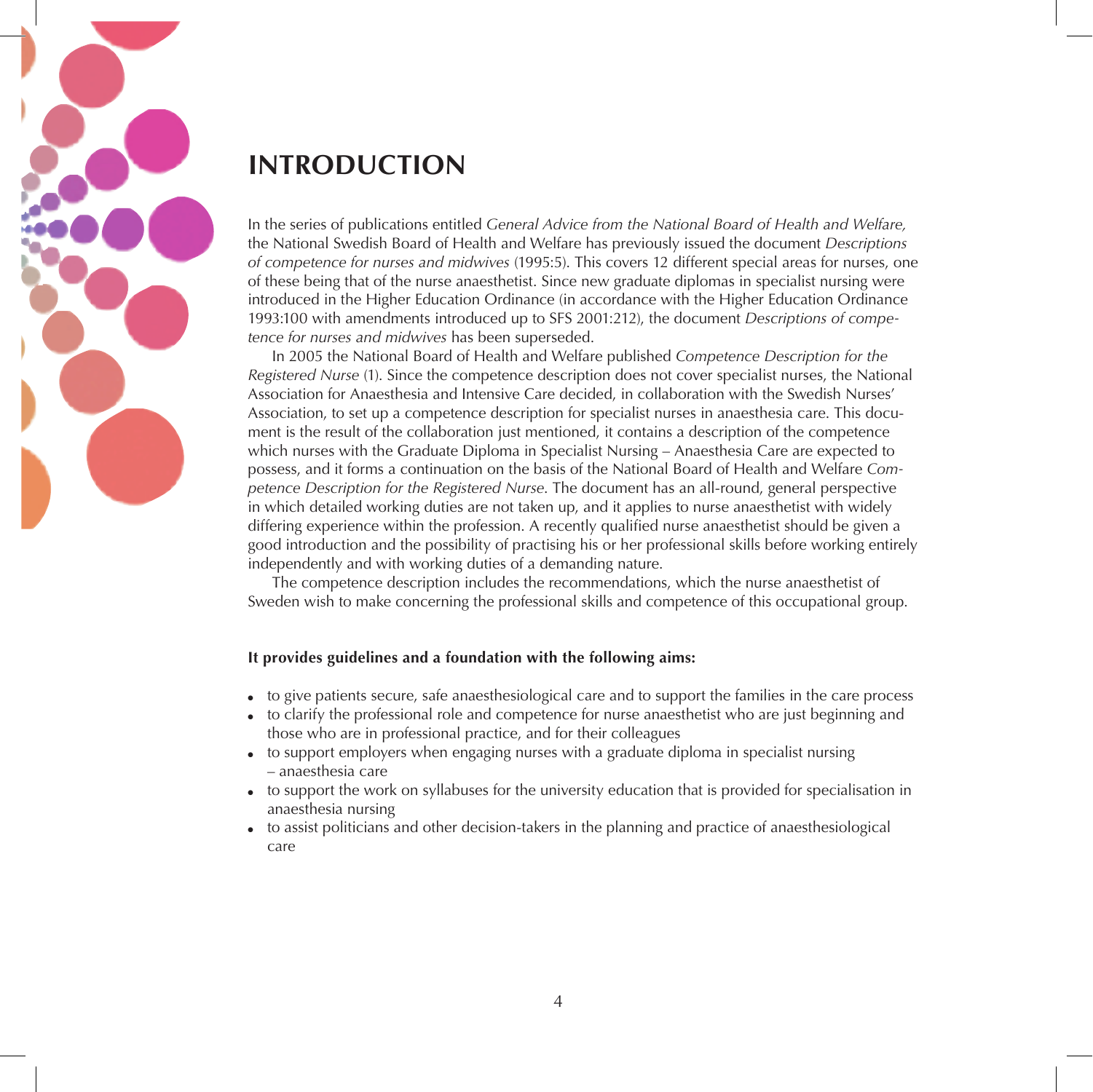### THE HISTORICAL BACKGROUND

In Sweden there was for many years a lack of clarity as to who was to administer anaesthesia to the patient. There was wide local variation, based both on tradition and on the numbers of staff available. Anyone from an experienced hospital caretaker to a theatre nurse or one of the younger doctors might be called upon to perform the anaesthesia. In the mid-1930s, the theatre nurse often served as both nurse anaesthetist and theatre nurse. By the end of the 1940s, however, discussion was in progress regarding education for nurse anaesthetists as part of the three-year nurses' education programme.

The Ministry of Health of that period later proposed a fivemonth practical and theoretical education for nurses at the Swedish Institute for Higher Education of Nurses (called SIHUS), in Göteborg and Stockholm. The first course started at the Sahlgrenska Hospital in Göteborg in 1954. When in 1966 nurses' education was set at five semesters, ie two and a half years, continuation training in anaesthesia was introduced and was available at a number of nurses' training colleges throughout the country. This was later transformed into university education in 1977, when nurses' education followed the same path. This reform also paved the way for graduate studies, and the continuation training was then named a supplementary course.

Training as a nurse anaesthetist continued thus during the 1980s, up to the 1993 reform of nurses' education, when it once more became three years. In 1997 nurses' education became academic, and since 2001 the nurses' types of specialist training, regulated as they are, have assumed their respective protected occupational titles (2, 3). For the nurse anaesthetist, the occupational title is Registered Nurse with Graduate Diploma in Specialist Nursing – Anaesthesia Care.

### Training and field of work

The eligibility requirements for entering an education programme aiming at the examination and title of Registered Nurse with Graduate Diploma in Specialist Nursing – Anaesthesia Care are a professional degree or equivalent and the Swedish qualification as Registered Nurse. The education leads to an advanced-level professional examination and title, comprising 60 university education credits. The comprehensive document regulating the education is the qualification description in the Higher Education Ordinance (Swedish Code of (Svensk författningssamling)

2006:1053) (4), together with the syllabus and curriculum of the individual educational establishment. Further information on the organisation and content of the education will be provided by the respective educational establishment.

The place of work for a nurse anaesthetist is usually a surgical ward, but she or he may also be working on pre- and post- surgical wards, wards for treatment of pain, accident and emergency departments, pre- hospital care, accident and disaster sites, international humanitarian aid organisations, United Nations projects, or elsewhere (4).

### **DEFINITIONS**

*Nurse anaesthetist* – in this document, a nurse anaesthetist means a Registered Nurse with Graduate Diploma in Specialist Nursing – Anaesthesia Care. This also applies to Registered Nurses who have completed older types of extension training, continuation training and direct specialisations (4).

*Competence* – competence here refers to documented knowledge within a particular field (4).

*Capacity* – capacity here refers to experience, understanding and good judgment for translating knowledge and skills into the work of clinical practice (4).

### International definitions

*Anaesthetic Nurse* – a nurse with nursing qualifications who has undergone education and additional training and assessment of competence to perform as an assistant to the anaesthesiologist in the preparation, maintenance and monitoring of anaesthesia and the care of the anaesthetised patient. These nurses do not administer general anaesthesia Anaesthetic nurses work in several countries, including Germany and the United Kingdom (6).

*Nurse Anaesthetist* – a nurse with nursing qualification who has undergone education, such as a graduate diploma in specialist nursing, who independently induces, maintains and concludes general anaesthesia, with some support from the anaesthesiologist. Nurse anaesthetists work in several countries, including Sweden, Norway, Denmark, the United States and Schweiz. (6).

5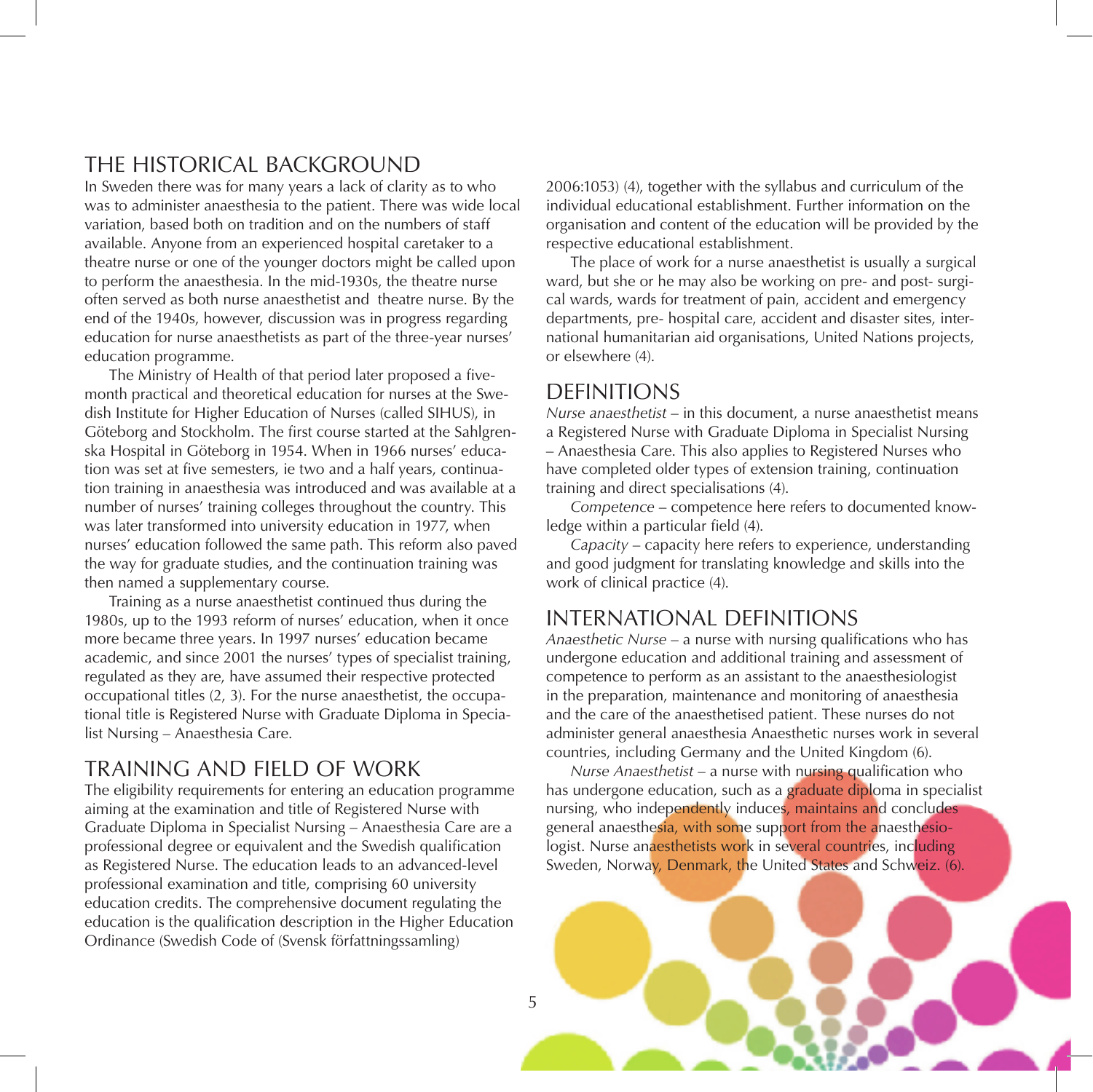# **AREAS OF COMPETENCE OF THE NURSE ANAESTHESIA**

The overall working area of the nurse anaesthetist is anaesthesiological care, which requires the nurse anaesthesia to possess good knowledge within the fields of both nursing science and medicine. In addition knowledge is required within the fields of working environment, ethics, medical technology, teaching theory, theory of science, knowledge of laws and regulations, and knowledge of work at sites of major accidents and disasters in war and peace.

Anaesthesiological care consists among other things of six subcompetences that are specific for the exercise of the profession of nurse anaesthesia, the principal field being anaesthesiological nursing, together with the fields of competence of *ethics, research and development, leadership, peri-operative nursing and pedagogics of care.* The bases for the demands for capacities within each sub-competence are found in various documents (1, 4–8) and literature (2, 3, 9–10), together with discussions and reflections resulting from the clinical, pedagogical and academic experiences of the project group.

### Anaesthesiological nursing

Anaesthesiological nursing is performed peri-operatively by the nurse anaesthesia and is based on the individual patient's resources and needs. The purpose of the short meeting before the operation is for the nurse anaesthetist to contribute to the patient feeling calm, secure, and reassured that he or she will be given safe, professional anaesthesiological nursing.



#### **Anaesthesiological nursing involves the following:**

- after prescription by anaesthesiologist, planning and independetly administrering general anaesthesia of ASA I-II patients in elective surgery
- planning and, in collaboration with the anaesthesiolgist, administrering general anaesthesia of ASA III-V patients in elective surgery
- planning and, in collaboration with the anaesthesiologist, administrering general anaesthesia of ASA I-V patients in acute surgery
- planning and monitoring in cases of regional and local anaesthesia in conjunction with surgical interventions, examinations and treatments given to patients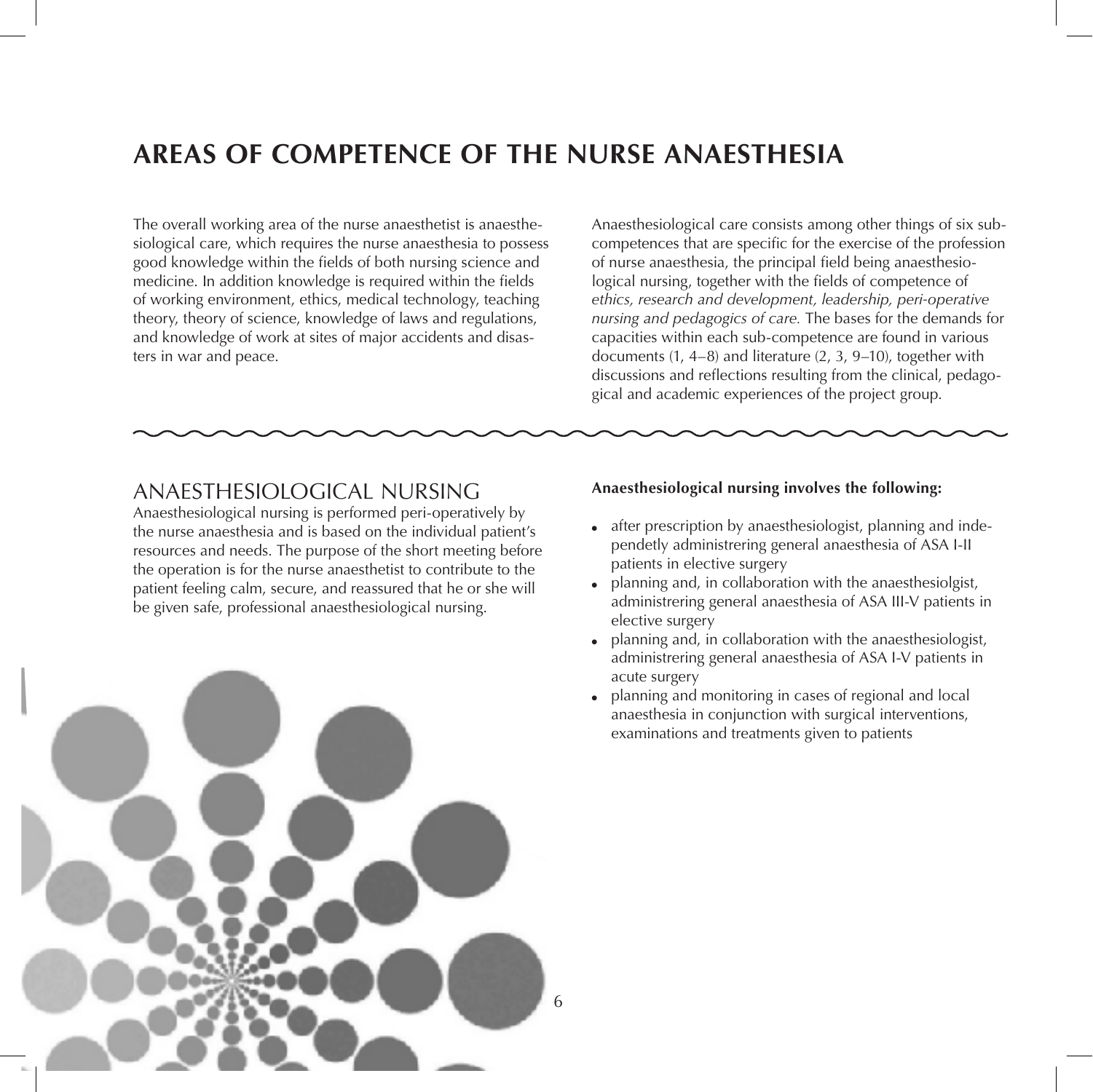**To be able to carry out anaesthesiological nursing, a nurse with a graduate diploma in specialist nursing – anaesthesia must possess the following competence and capacities:**

- to create a sense of reliance, trust and security in both patient and family
- $\bullet$  to be responsible for consulting with the patient and the family so as to identify peri-operative nursing requirements, to set up a nursing plan, and to lead and evaluate nursing measures
- to carry out anaesthesia according to the specific circumstances of the patient, the surgery, the treatment or the examination
- to establish and maintain the airways in the patient and to monitor, assist or ventilate the patient
- to monitor, observe, document and follow up the patient's ventilation, circulation, depth of anaesthesia and temperature
- to monitor, administer, document and follow up the patient's requirements of blood and fluid, together with fluid treatment
- to administer both the anaesthesiological drugs and also the patient's other prescribed drugs, and to observe, document and follow up the effects
- together with the theatre nurse to be responsible for the positioning of the patient and for preventing pressure and constriction injuries
- to make relevant observations of the patient's condition pre-operatively, intra-operatively and post-operatively, and on the basis of these observations to assess, evaluate and draw conclusions on the patient's resources and needs
- to act, set priorities and take quick decisions in the case of acute adverse events
- both verbally and in writing, to report, document and make critical evaluation of the peri-operative care
- to prevent complications, and to identify and assess deviations from the normal peri-operative course of events
- to work preventively for the best possible post-operative recovery of the patient
- to work, participate and organise the team work around the patient
- to manage medical technical equipment and to be able to perform function controls in accordance with current statutes and safety regulations
- to work on the basis of hygienic regulations and provisions, and to prevent infection and the spread of infections

## **FTHICS**

The Code of Ethics of the International Council of Nurses (ICN) forms the basis of the nurse anaesthetist's ethical action and behaviour, and it must permeate all the areas of competence. The nurse anaesthetist must always strive to act in an ethical fashion.

### **A nurse with a graduate diploma in specialist nursing – anaesthesia care must therefore possess the following capacities:**

- to show concern and respect for the integrity and dignity of the patient
- to be attentive and to show an open attitude that is receptive to the patient's situation
- to show receptiveness for, and not to be restricted by, the patient's diversity
- to respect and make use of the patient's right to selfdetermination, and the right of the patient and family to receive information
- to maintain the balance between individual nursing and a fair distribution of resources
- to cooperate with colleagues and co-workers and to treat them fairly, and in a trustworthy and sincere fashion

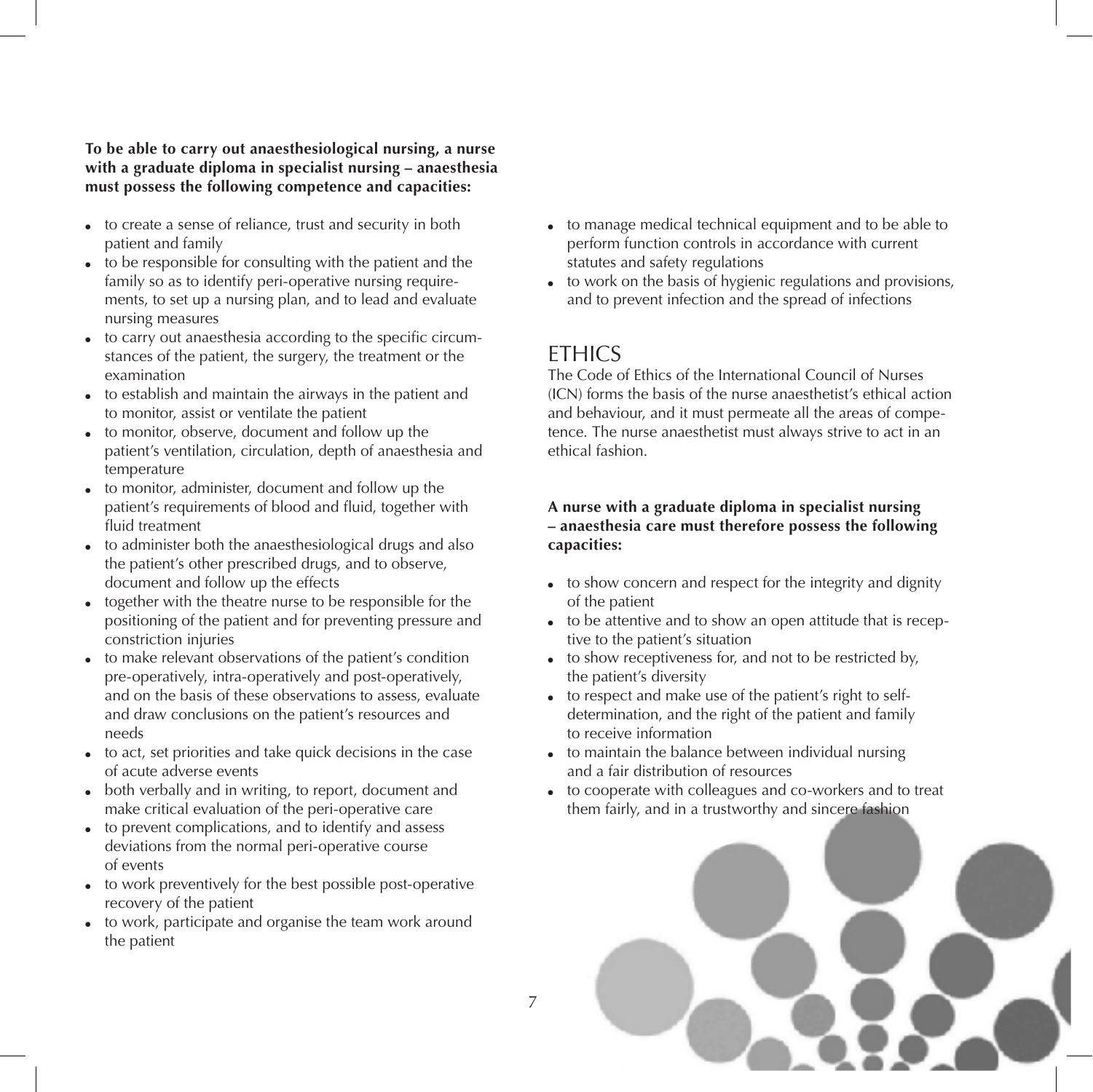## Research and development

The rapid development of knowledge within health care and medical treatment brings increasing demands to bear on those who work in this field with regard to research and development.

#### **A nurse with a graduate diploma in specialist nursing – anaesthesia care must therefore possess the following competence and capacities:**

- to seek, analyse and critically review relevant knowledge in this field
- to critically reflect upon, and to initiate, collaborate upon or manage the work of development and research
- to evaluate and follow up the process development of the field of activity on an overall level
- to engage in and to follow up the work of quality and change systematically and continuously
- to play an active part in ensuring that anaesthesiological care becomes evidence-based
- to take the initiative for and to actively support research in nursing science and also cross-disciplinary research
- to implement current conventions of research ethics

### **LEADERSHIP**

Within the occupational field, a nurse anaesthetist must possess the capacity to lead, plan and develop the work within his or her own unit and to cooperate with representatives of other occupations on the care sector.

#### **Therefore, a nurse with a graduate diploma in specialist nursing – anaesthesia care must possess the following capacities:**

- on the basis of the patient's needs, to systematically lead, set priorities, distribute and coordinate the care work
- to frame both overall and locally adapted aims
- to frame aims for his or her own competence development and for that of co-workers
- to continuously run systematic and documented work on quality and change
- to play an active part in planning, follow-up and development within the field of activity and to contribute to an efficient use of resources
- to play an active part in the cross-professional care within the framework of the various authorities, organisations and voluntary organisations found in society
- $\bullet$  to frame and clarify gender equality in working conditions with regard to diversity
- to frame and clarify the underlying values and goals of the unit

## Peri-operative care

The nurse anaesthetist should strive to engage in peri-operative work in a caring manner, and should be given the opportunity to do so. The work of peri-operative care is a field of knowledge and a work model, which the National Association for Anaesthesia and Intensive Care is emphasising as an ideal work model. This work model contains the peri-operative dialogue, by which is meant the conversations held by the nurse anaesthetist with the patient being cared for in the pre-operative, intra-operative and post-operative periods around a surgical intervention.

#### **The planning of the patient's care takes place in consultation and dialogue with the patient, and the aims are as follows:**

- the nurse anaesthetist is consciously involved with the patient, creating trust, alleviating the patient's anxiety and fear, and helping the patient to preserve the feeling of not losing control over their body in conjunction with the surgical intervention
- a continuity is created between the patient and the nurse anaesthetist, which helps to maintain the unity of the caring and to protect the patient's integrity
- the cooperation between the nurse anaesthetist and the operations nurse becomes a natural part of the work of caring
- the nurse anaesthetist is given the opportunity to take responsibility for new knowledge being developed within peri-operative caring

Peri-operative caring as an area of knowledge is an integral part of the specialist education as nurse anaesthetist at several universities and university colleges in Sweden.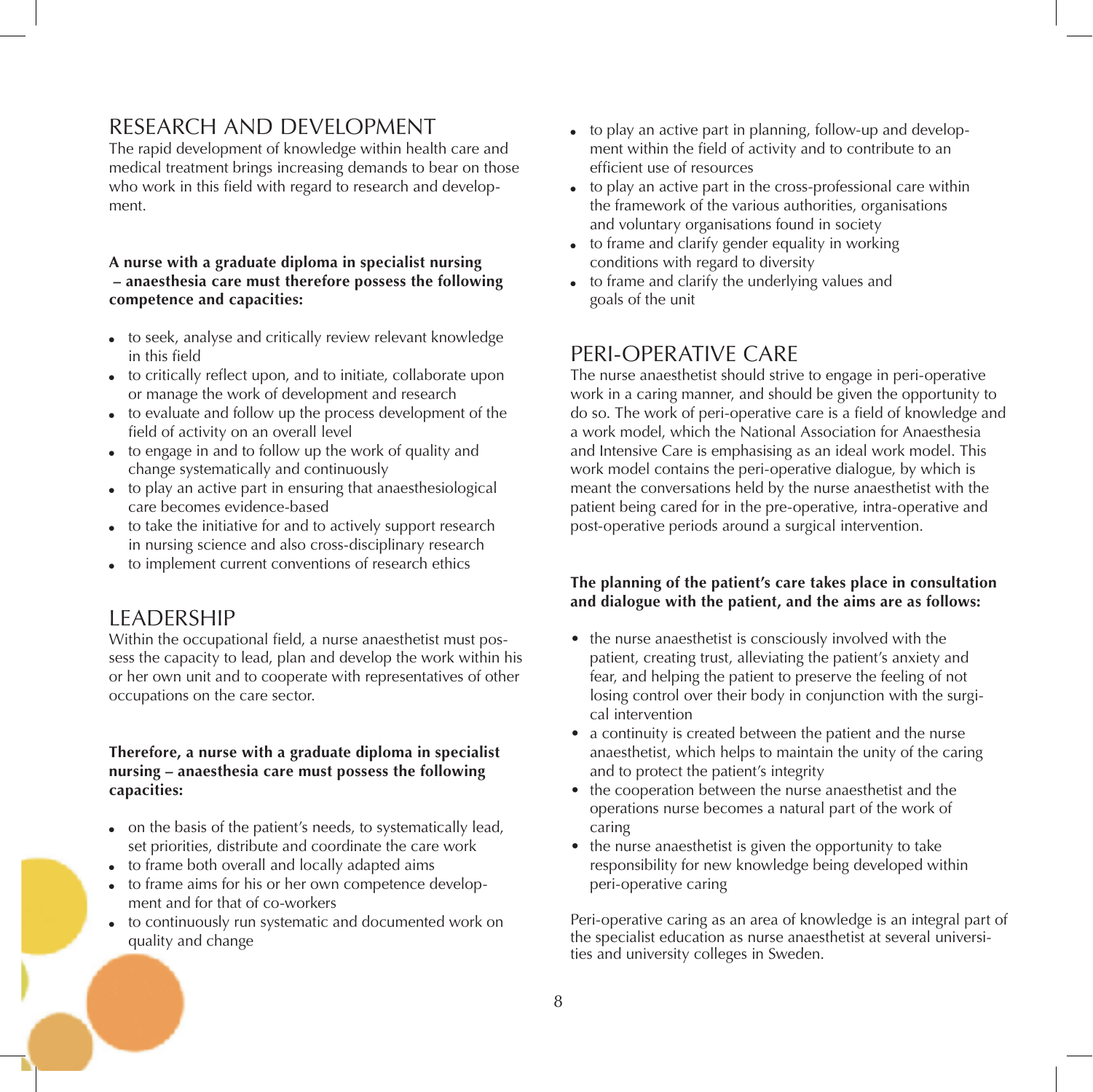## The pedagogics of care

A nurse anaesthetist must develop pedagogical and communicati ve competence for the caring and for the approach to the patient.

#### **A nurse with a graduate diploma in specialist nursing – anaesthesia care must therefore possess the following competence and capacities:**

- to assist students to regularly receive pedagogical teaching, continuing education and guidance
- to assist co-workers, the team and the care chain to receive an introduction, education and development of competence
- to promote cross-professional work on the basis of care pedagogics
- to cooperate with universities and colleges

## A profession under development

The demands placed on tomorrow's nurse anaesthetist require a development of independent and professional exercise of the occupation. The nurse anaesthetist has not only a responsibility to exercise anaesthesiological care, but also a parallel responsibility to work at developing their own personal competence by taking part in the work of development and research and as far as pos sible to render the speciality evidence-based. As with this nursing speciality in general, the exercise of the nurse anaesthetist's pro fession is based on a holistic view and an ethical attitude. As the development of knowledge and methods continuously increases, both that very capacity to take a holistic view and an ethical attitude will become ever more important.

In the future we may expect to be approaching patients who are well informed and who also place greater demands for beco ming involved in their care.

Tomorrow's medical treatment will increasingly emphasise and be dependent on a cross-professional working method that is characterised by a continuous dialogue between the nurse anaesthetist, the anaesthesiologist, the surgeon and the other personnel involved in the peri-operative care. This is a natural part of the teamwork within a form of medical treatment that is highly specialised; it also provides a good basis for care adjusted to suit the individual; and it provides better guarantees for safety and for correctly taken decisions in the rapidly changing situations that may arise.



**" The demands placed on tomorrow's nurse anaesthetist require a development of independent and professional exercise of the occupation"**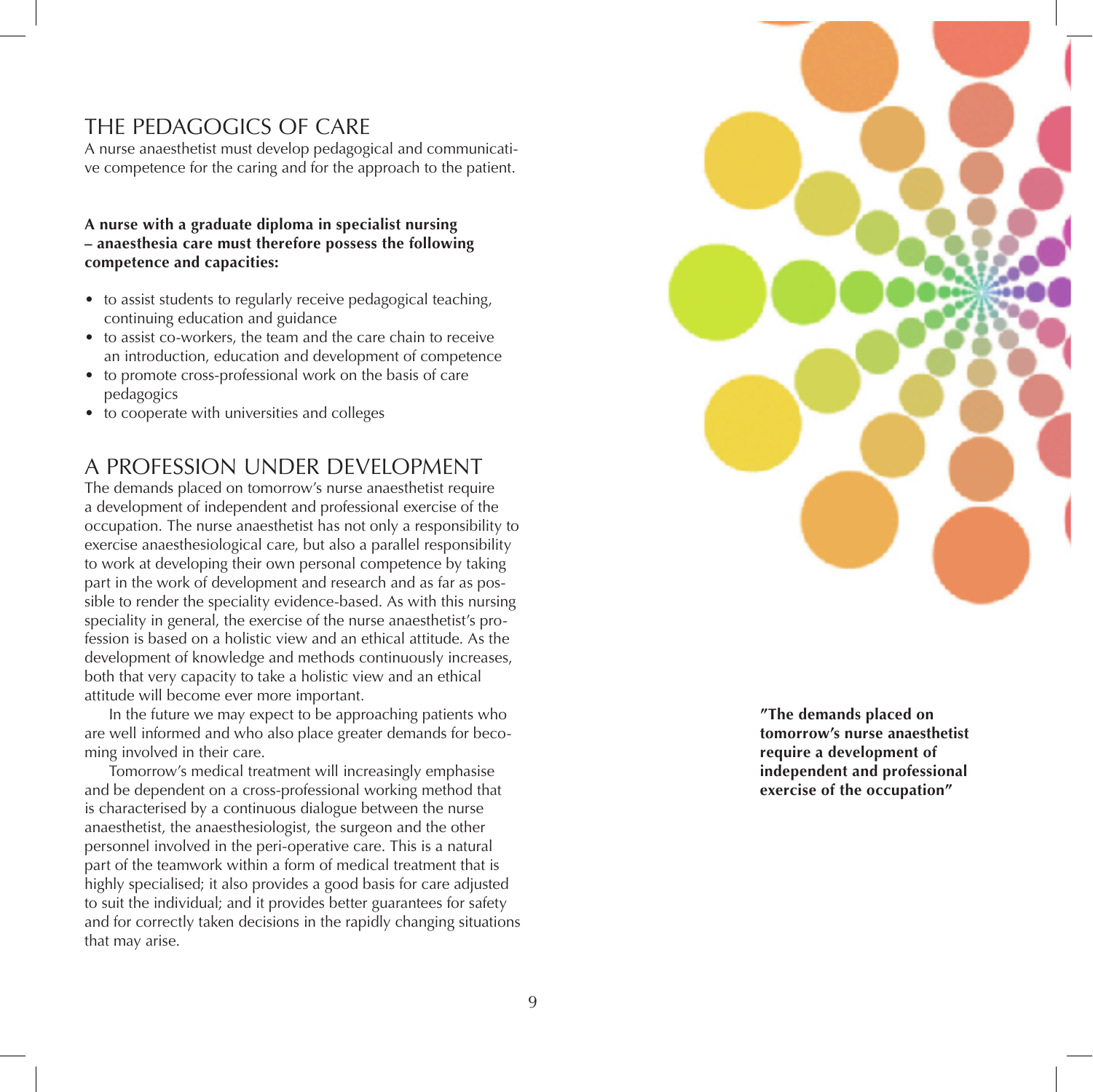## **REFERENCES**

- 1. Socialstyrelsen. *Kompetensbeskrivning för legitimerad sjuksköterska.* (National Board of Health and Welfare. *Qualification description for the Registered Nurse*) Stockholm: Socialstyrelsen; 2005.
- 2. Hovind I L, red (ed). *Anestesiologisk omvårdnad*. (*Anaesthesiological Nursing*) Lund: Studentlitteratur; 2005.
- 3. Halldin M, Lindahl S, red (eds). *Anestesi.* (*Anaesthesia*) 2. uppl., Stockholm: Liber; 2005.
- 4. SFS 2006:1053 Svensk författningssamling. *Förordning om ändring i högskoleförordningen* (Swedish Code of Statutes. *Ordinance regarding change in the Higher Education Ordinance*) (SFS 1993:100).
- 5. Flynn M. *Anaesthesia nursing: an international perspective.*  Nursing Review (Ireland) 1998;16:46–9.
- 6. Standardiseringskommissionen i Sverige. *Ledningssystem för kompetensförsörjning – krav.* (Swedish Standards Institution. *Management system for provision of competence – require ments*) Stockholm: SIS; 2002.
- 7. International Council of Nurses. *ICN:s etiska kod för sjuksköterskor.* (*Code of Ethics Code of the ICN for nurses*) Stockholm: Svensk sjuksköterskeförening; 2007.
- 8. International Federation of Nurse Anesthesists. *Code of ethics.*  IFNA; 1992.
- 9. Post I von. *Professionell naturlig vård ur anestesi- och operationssköterskors perspektiv.* (Diss) (*Professional natural care from the point of view of anaesthesia and operations nurses*) (Dissertation). Vasa: Åbo Akademi (Åbo University); 1999.
- 10. Lindwall L, Post I von, red. *Människan i det peri-operativa vårdandet: antropologisk och etisk reflektion.* (*The human being in peri-operative caring: anthropological and ethical reflection*) Karlstads University Studies. Rapport: 2005:35. Karlstad: Karlstads universitet; 2005.

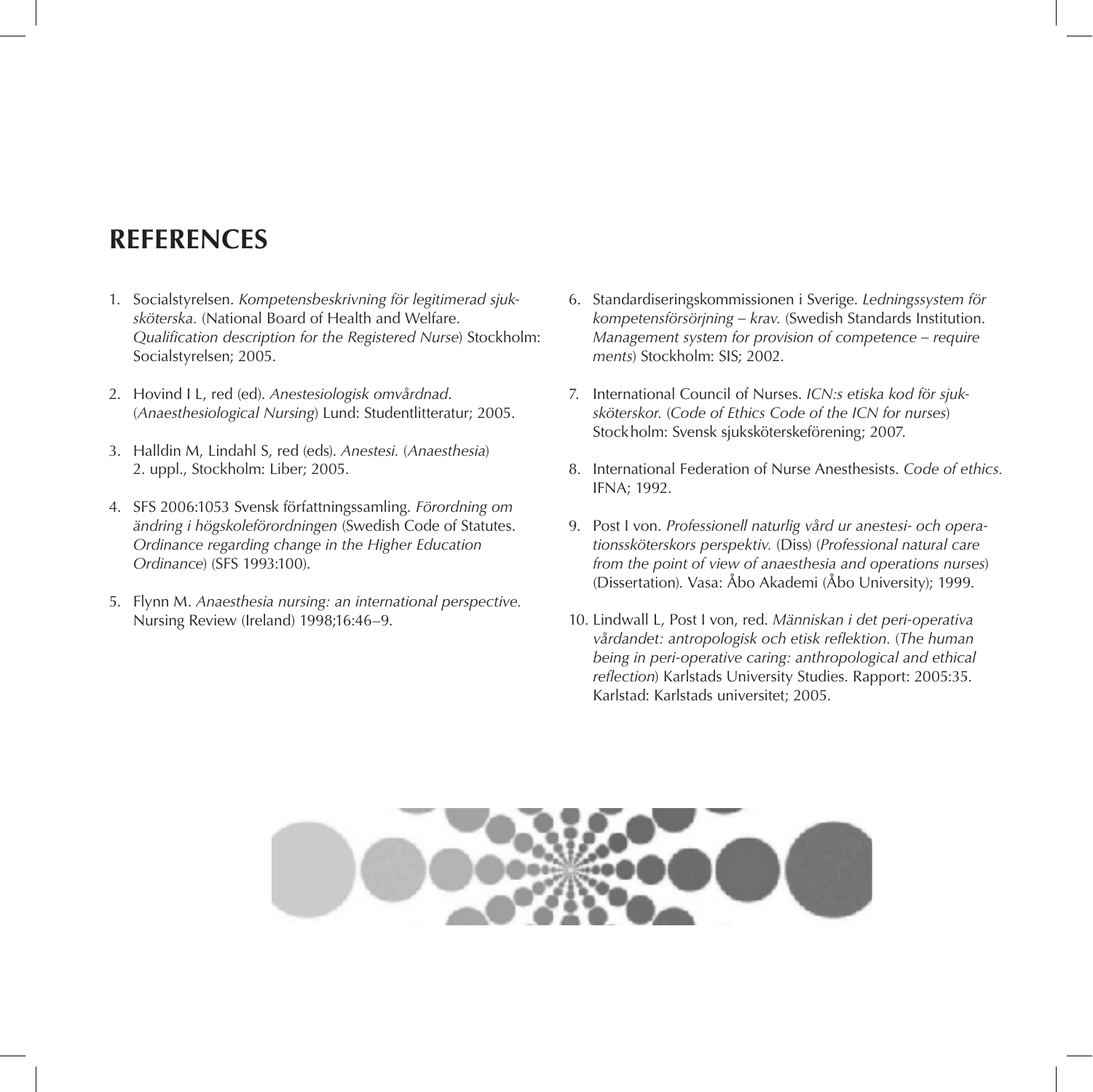## Further documents with a bearing on the description of competence

*Arbetsmiljölag* (The Working Environment Act) (SFS 1977:1160). Bedömning av student i verksamhetsförlagd utbildning, *Specialistsjuksköterska – med inriktning mot anestesisjukvård* (Assessment of a student in in-house training, *Nurse with Graduate Diploma in Specialist Nursing – Anaesthesia Care*), Hälsoakademin,

Örebro universitet 2008.

*Förordning om medicintekniska produkter* (*the Medical Devices Ordinance*) (SFS 1993:876).

*Förordning om yrkesverksamhet på hälso- och sjukvårdens område* (*Ordinance on occupational activity in health care*) (SFS 1998:1513).

*God vård: om ledningssystem för kvalitet och patientsäkerhet i hälso- och sjukvården.* (*Good care: on management systems for quality and patient safety in health and medical care*) Stockholm: Socialstyrelsen; 2006.

*Hygieniska gränsvärden* (*Hygienic limit values*) (AFS 1996:2). *Hälso- och sjukvårdslag* (*the Swedish Health Care Act*) (SFS 1982:763).

*Lag om biobanker i hälso- och sjukvården m.m.* (*the Biobanks in Medical Care Act*) (SFS 2002:297).

*Lag om medicintekniska produkter* (*the Medical Devices Act*) (SFS 1993:584).

*Lag om yrkesverksamhet på hälso- och sjukvårdens område* (*Act on occupational activity in health care*) (SFS 1998:531). *Läkemedelslag* (*the Medical Products Act*) (SFS 1992:859).

*Patientjournallag* (*the Patient Case Sheets Act*) (SFS 1985:562). *Patientskadelag* (*the Patient Injury Act*) (SFS 1996:799). *Sekretesslag* (*the Act on the right to obtain access to public records*) (SFS 1980:100).

Socialstyrelsens allmänna råd. *Kompetenskrav för tjänstgöring som sjuksköterska och barnmorska* (National Board of Health and Welfare, and general advice. *Competence requirements for serving as nurse and midwife*); SOSFS 1995:15 (M).

Socialstyrelsens föreskrifter och allmänna råd om läkemedelshantering i hälso- och sjukvården (National Board of Health and Welfare, regulations and general advice on the handling of medical products in health care); SOSFS 2000:1 (M).

Socialstyrelsens föreskrifter och allmänna råd. *Patientjournallagen*  (National Board of Health and Welfare, regulations and general advice. *The Patient Case Sheets Act*); SOSFS 1993:20 (M). Socialstyrelsens föreskrifter om ledningssystem för kvalitet och patientsäkerhet i hälso- och sjukvården (National Board of Health and Welfare, regulations on management systems for quality and patient safety in health care); SOSFS 2005:12 (M). Socialstyrelsens föreskrifter om åtgärder för att förhindra förväxlingar inom hälso- och sjukvården och för att öka säkerheten vid läkemedelshantering inom den slutna vården (National Board of Health and Welfare, regulations and measures to prevent mix-ups in health care and to increase safety in the handling of medical products in hospital in-patient care); SOSFS 1989:1 (M).